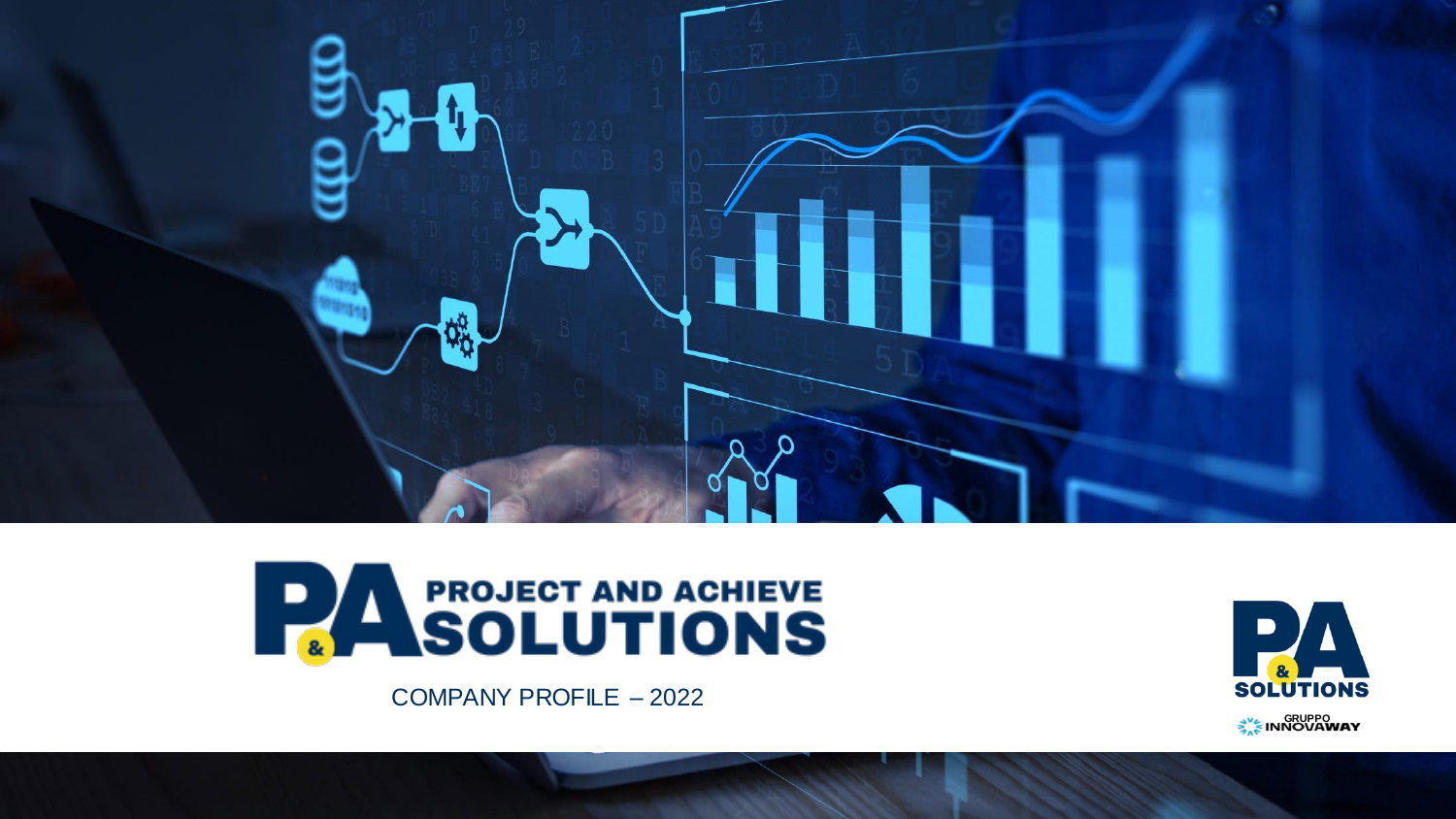# **Certificazioni**





**SAP<sup>®</sup> Recognized Expertise** SAP S/4HANA®





## **P&A SAP Silver Partner**

P&A services are delivered by SAP certified consultants with SAP project experiences in high complexity installations

### **SAP Recognized Expertise**

It is a SAP company certification in order to confirm P&A SOLUTIONS knowledge, technical and functional competencies and project experience in SAP S/4HANA **conversion** as well as implementation project and in maintenance services. The certification is the result of customer's successful stories.

### **Google Cloud Platform**

P&A is Google Cloud partner for SAP Cloud Architectures Design and Implementation

## **P&A Certificazione ISO 9001:2015**

Company process organization management system is the basic principle to manage P&A services transparency and quality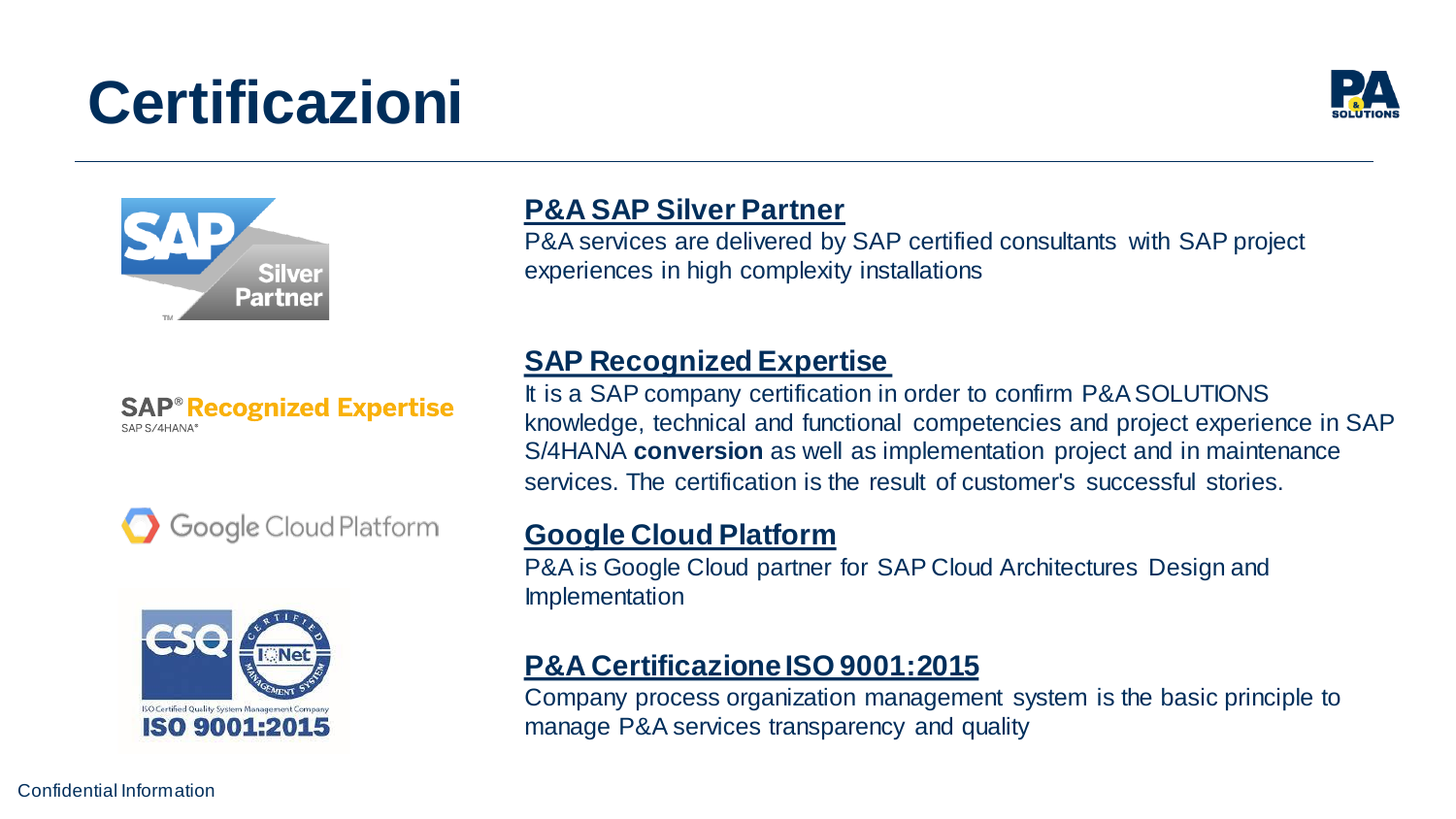# **Offering**



| <b>SAP Technology Consulting</b>                                                                                                                                                                                                                                                |                   | <b>SAP Project Management</b>                                                                                                                                                                          |
|---------------------------------------------------------------------------------------------------------------------------------------------------------------------------------------------------------------------------------------------------------------------------------|-------------------|--------------------------------------------------------------------------------------------------------------------------------------------------------------------------------------------------------|
| S/4 Hana Sizing & architecture design<br>$\bullet$<br>S/4 Hana Conversion<br>$\bullet$<br><b>SAP Cloud Migration</b><br>$\bullet$<br><b>System Administration &amp; Monitoring</b><br>Authorization Management<br><b>System Optimization</b><br>Installation & Upgrade services | <b>4S4</b>        | SAP Program Management<br><b>SAP Project Management</b><br><b>SAP Application &amp; Technical Assessment</b><br>On Premise & Cloud methodology<br>governance<br>End User training design & realization |
|                                                                                                                                                                                                                                                                                 | <b>Roadmap to</b> |                                                                                                                                                                                                        |
| <b>SAP Application Development &amp; Integration</b>                                                                                                                                                                                                                            | <b>S/4 Hana</b>   | <b>SAP Industry &amp; Solution</b>                                                                                                                                                                     |
| Application implementation and development<br>Sviluppo WEB, Java, Fiori<br>Mobile APP development<br><b>SAP Business Technology Platform</b><br>$\bullet$<br>PO Integration & Monitoring<br>Integration architecture design                                                     |                   | <b>SAP ISU Billing</b><br><b>SAP ISU Charging</b><br>$\bullet$<br>SAP VIM by Open Text<br><b>SAP Electronic Invoice</b><br><b>SAP Business Object</b><br>$\bullet$ .                                   |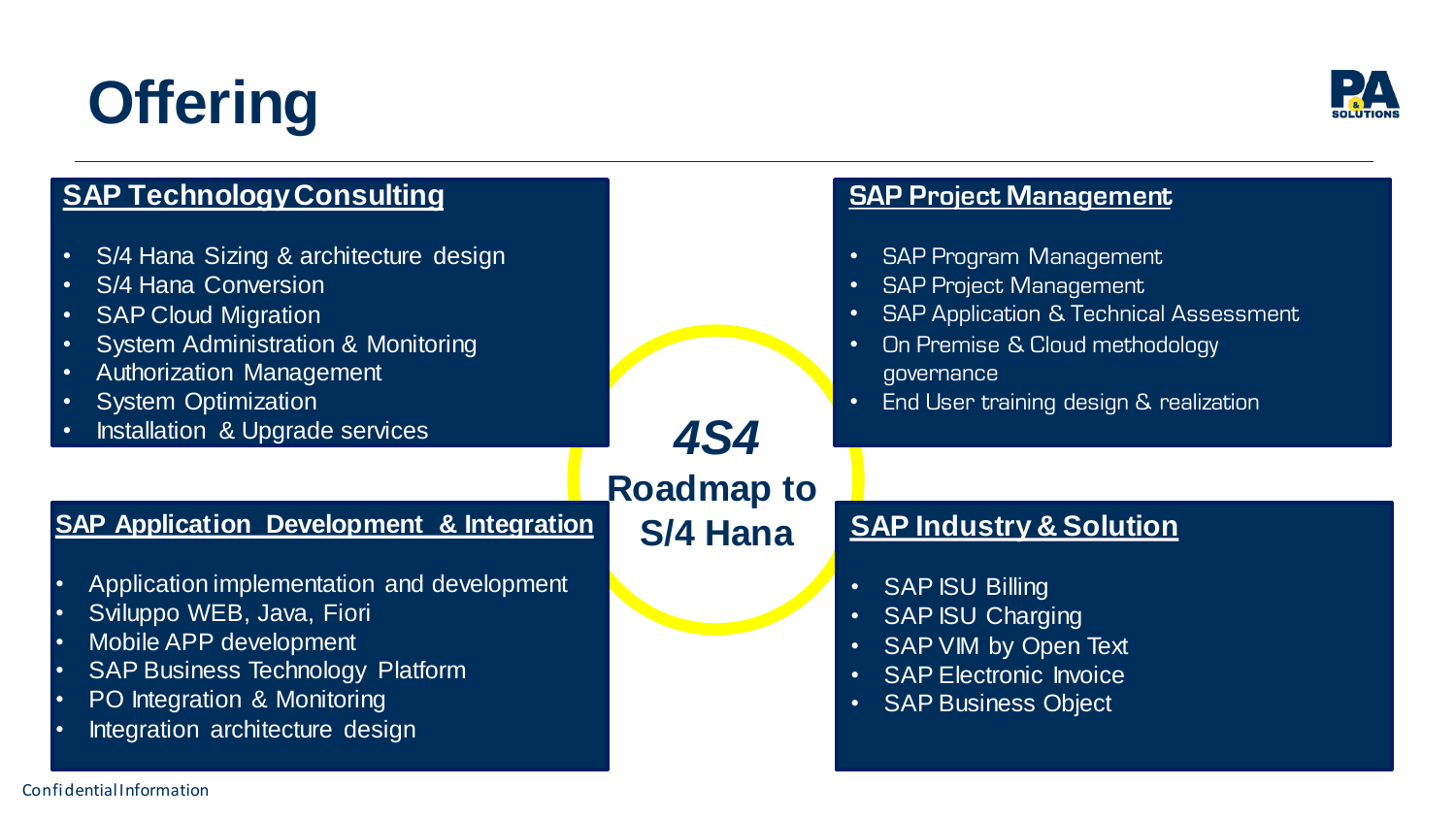## **Offering: Remote Services**





#### **SAP Application Development Factory**

- **Customer on site or remote analysis**
- **Factory Application Design & Development**

#### **SAP Remote Technology Consulting**

- **System Administration & Monitoring**
- **Installation & Upgrade services**
- **Problem Solving**

#### **SAP Application Management Center**

- **User Support**
- **Application Maintenance**
- **Problem Solving**

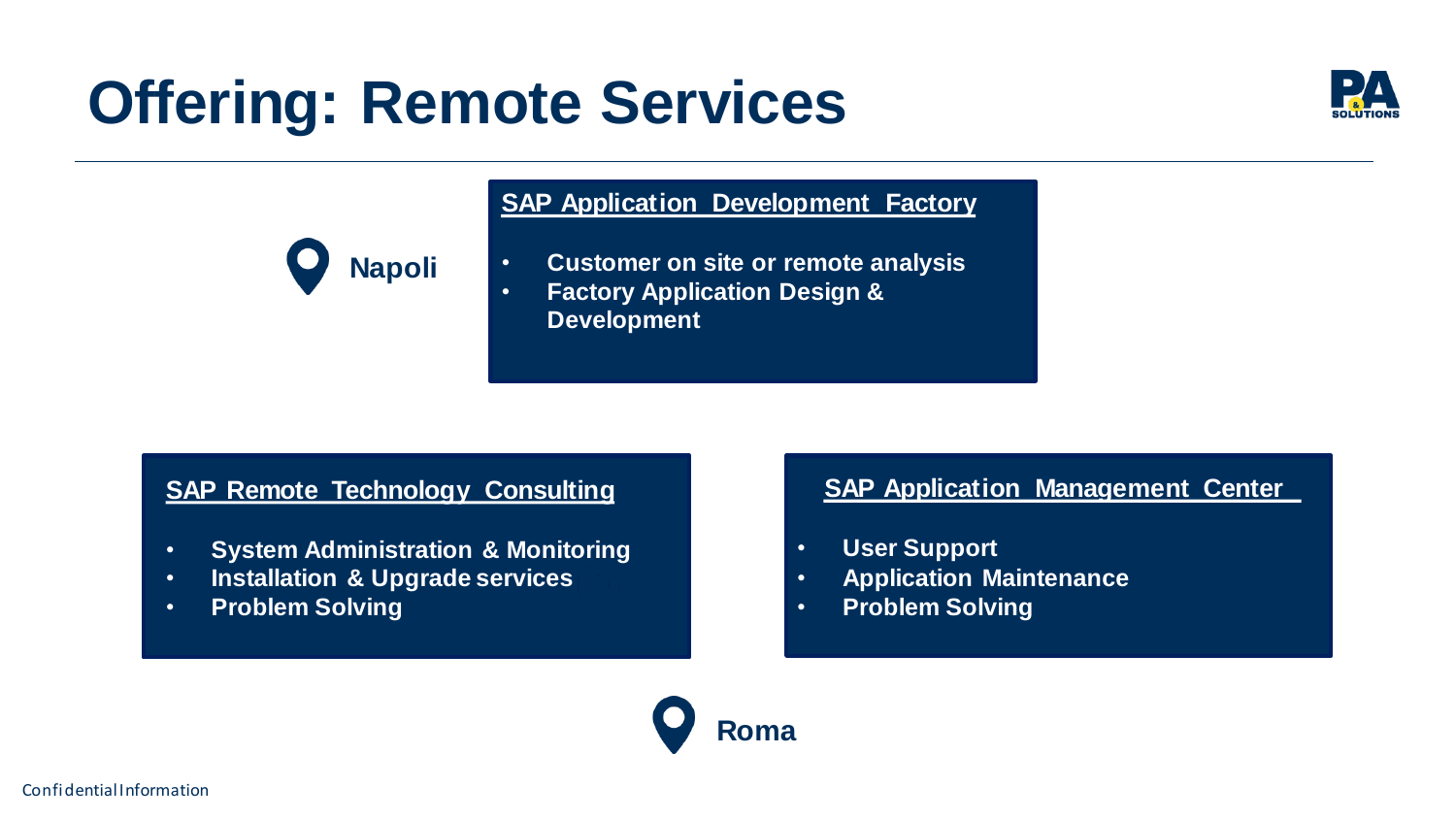## **SAP Solutions**





**Mobile Solutions** 



Conversions S / 4 Hana



**SAP Business Technology** Platform



**SAP solutions** 



**SAP Management** 



**SAP Strategy**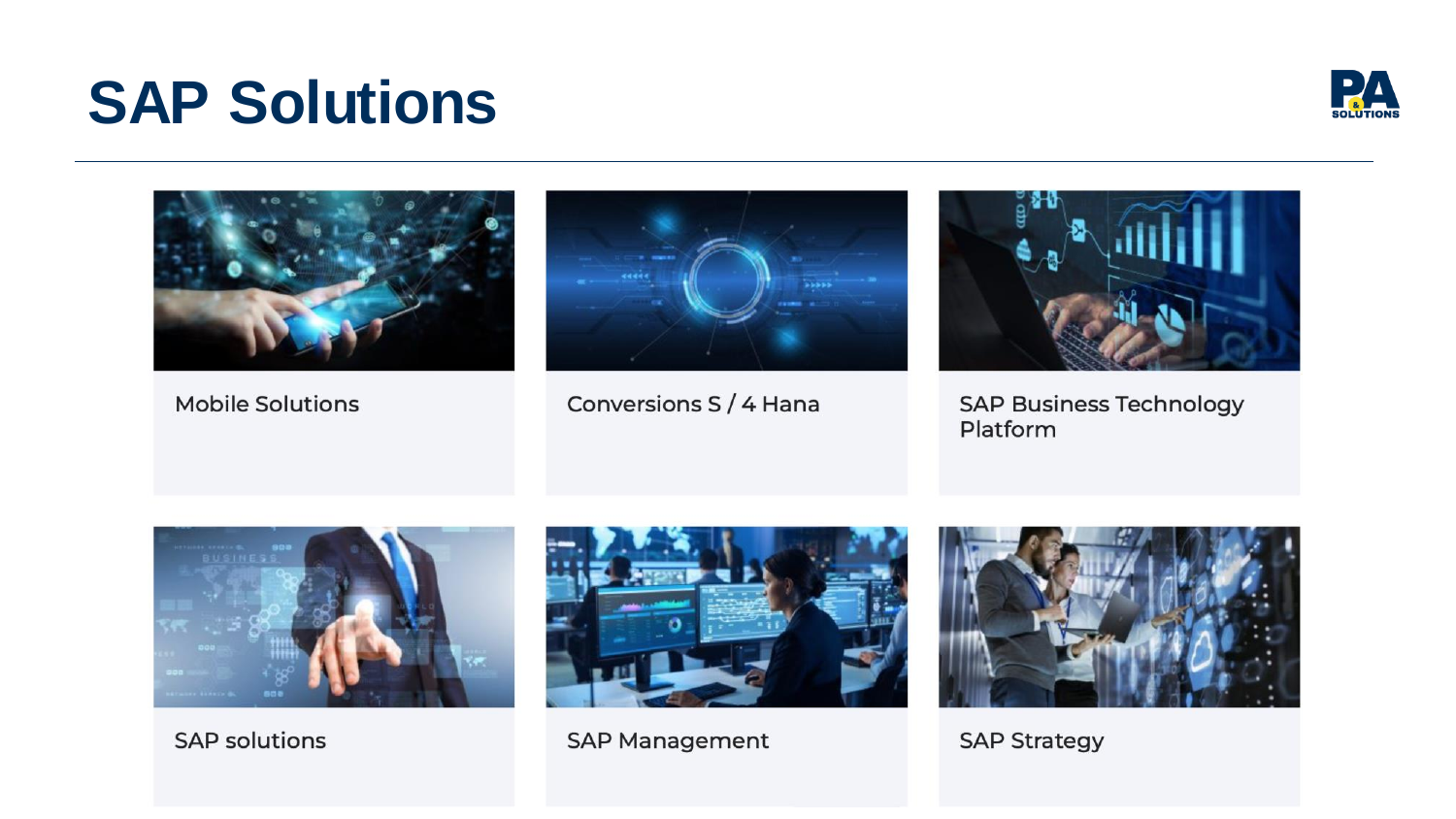## **Market experiences**





Confidential Information